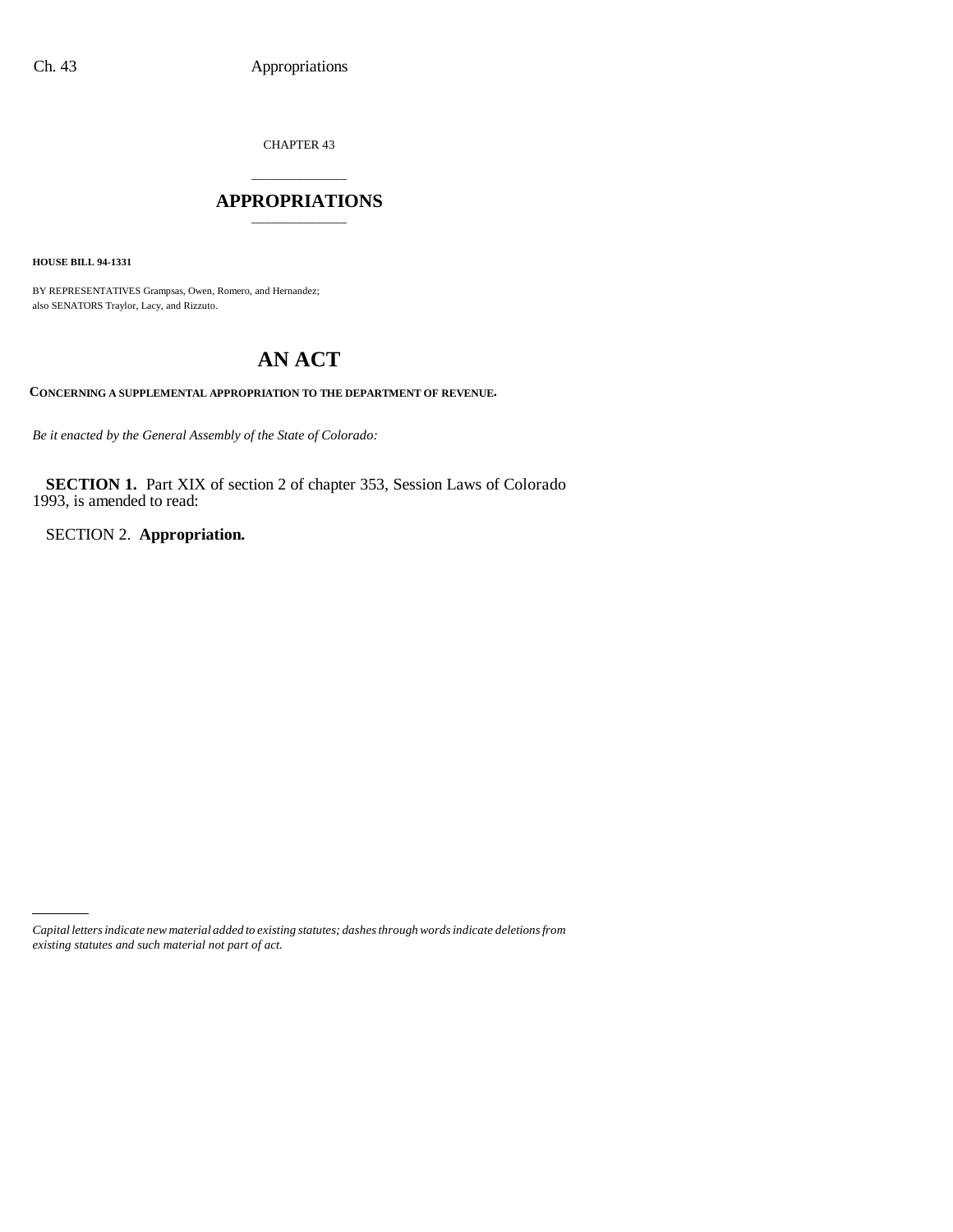|                   |              |                |                | <b>APPROPRIATION FROM</b> |               |                |
|-------------------|--------------|----------------|----------------|---------------------------|---------------|----------------|
| <b>ITEM &amp;</b> | <b>TOTAL</b> | <b>GENERAL</b> | <b>GENERAL</b> | <b>CASH</b>               | <b>CASH</b>   | <b>FEDERAL</b> |
| <b>SUBTOTAL</b>   |              | <b>FUND</b>    | <b>FUND</b>    | <b>FUNDS</b>              | <b>FUNDS</b>  | <b>FUNDS</b>   |
| \$                |              |                | <b>EXEMPT</b>  |                           | <b>EXEMPT</b> |                |

**PART XIX DEPARTMENT OF REVENUE**

## **(1) OFFICE OF EXECUTIVE DIRECTOR 93, 94**

| Personal Services and      |                    |  |
|----------------------------|--------------------|--|
| <b>Operating Expenses</b>  | 4,641,213          |  |
|                            | 4,602,791          |  |
|                            | $(88.9$ FTE)       |  |
|                            | $(88.4$ FTE)       |  |
| <b>Travel Expenses</b>     | 28,485             |  |
| Group Health and Life      | 2,343,227          |  |
| Short-term Disability      | 91,159             |  |
| Anniversary and Shift      |                    |  |
| Differential               | <del>544,970</del> |  |
|                            | 451,070            |  |
| Workers' Compensation      | 604,295            |  |
| <b>Legal Services</b>      | 322,101            |  |
|                            | 286,188            |  |
| Payment to Risk Management |                    |  |
| and Property Funds         | 105,420            |  |
|                            | 118.301            |  |
|                            |                    |  |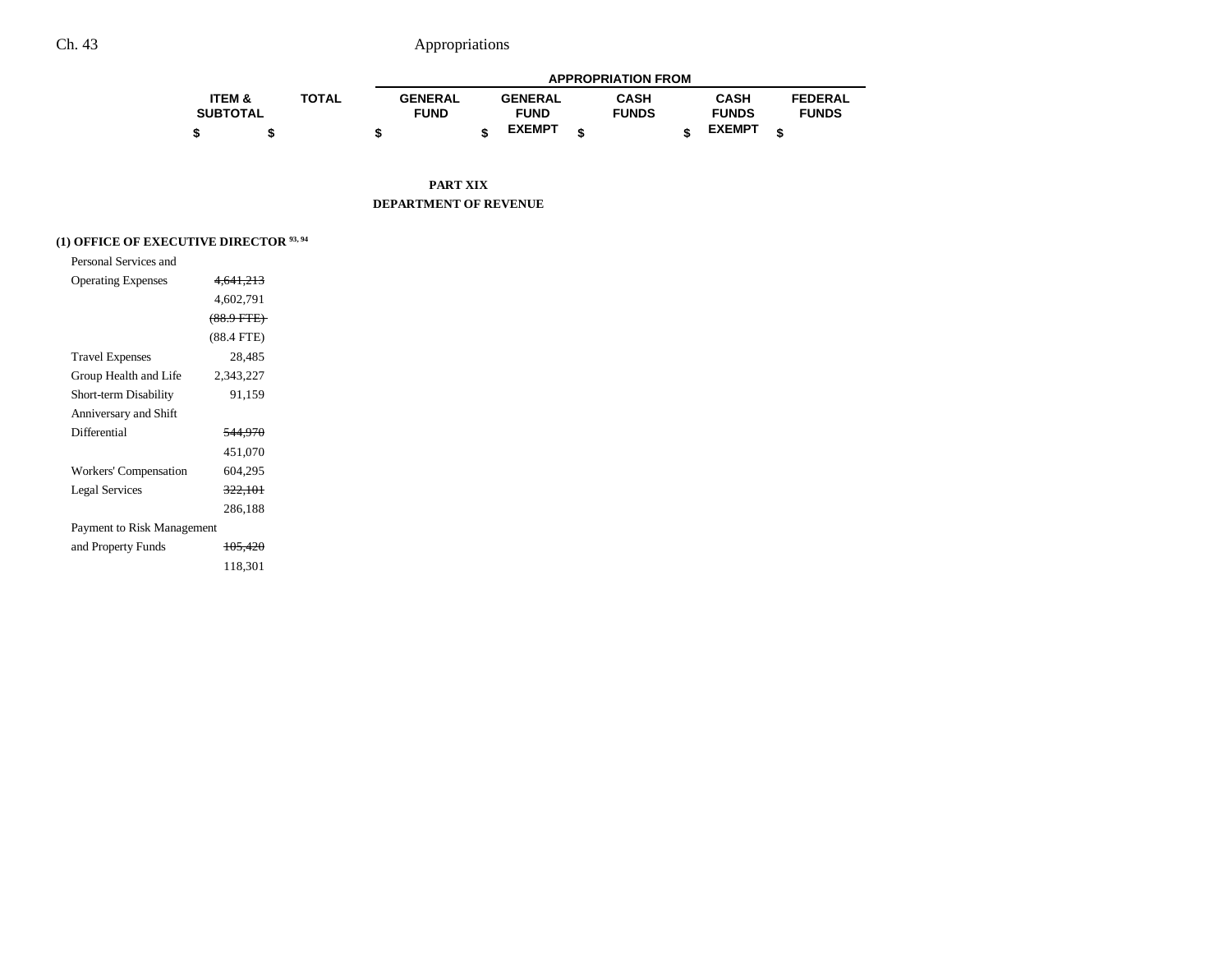| <b>Vehicle Lease Payments</b> | 331,405   |            |           |                        |                        |
|-------------------------------|-----------|------------|-----------|------------------------|------------------------|
|                               | 262,465   |            |           |                        |                        |
| <b>ADP</b> Capital Outlay     | 1,538,500 |            |           |                        |                        |
|                               | 1,658,250 |            |           |                        |                        |
| Leased Space <sup>95</sup>    | 1,110,306 |            |           |                        |                        |
|                               | 1,066,932 |            |           |                        |                        |
| Capitol Complex Leased        |           |            |           |                        |                        |
| Space                         | 612,448   |            |           |                        |                        |
|                               | 626,947   |            |           |                        |                        |
| <b>Grand Junction Office</b>  |           |            |           |                        |                        |
| <b>Building Leased Space</b>  | 25,294    |            |           |                        |                        |
| Utilities                     | 249,644   |            |           |                        |                        |
|                               |           | 12,548,467 | 2,823,931 | 8,771,970 <sup>a</sup> | $952,566$ <sup>b</sup> |
|                               |           | 12,415,048 | 2,553,084 | 320,863 <sup>a</sup>   | 9,541,101 <sup>b</sup> |

a Of this amount, \$5,825,800 shall be from the Highway Users Tax Fund of which \$947,975 shall be for indirect cost recoveries, \$300,000 shall be from the Drivers License Revocation Account, \$20,973 shall be from the Trade Name Registration Fund for indirect cost recoveries, \$1,084(T) shall be from the Debt Collection Fund for indirect

cost recoveries, \$268,615(T) shall be from the State Lottery Fund for indirect cost recoveries, \$96,544(T) shall be from the AIR Account for indirect cost recoveries,  $$77,952(T)$ 

shall be from the Auto Dealers License Fund for indirect cost recoveries, \$821,814 shall be from the Distributive Data Processing Account, of which \$216,897(T) shall be for

indirect cost recoveries, \$5,930 shall be from the Aviation Fund for indirect cost recoveries, \$35,878 shall be from the Liquor Enforcement Cash Fund for indirect cost recoveries,

\$301,781 shall be from the Limited Gaming Fund of which \$41,171 shall be for indirect cost recoveries, \$5,025 shall be from fees collected pursuant to Section  $42 - 2 - 116(3)(c)$ ,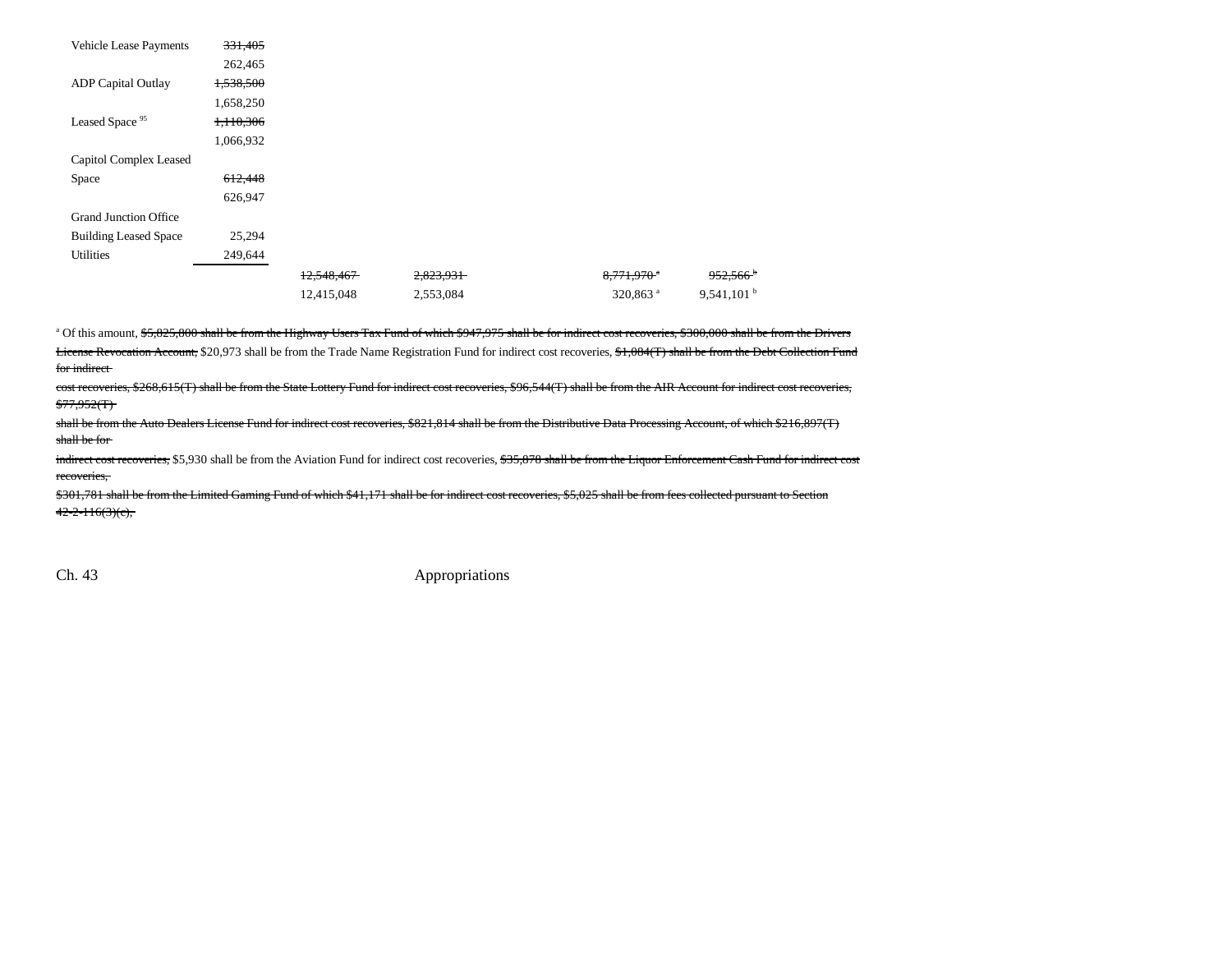|                   |              |                |                | <b>APPROPRIATION FROM</b> |               |   |                |
|-------------------|--------------|----------------|----------------|---------------------------|---------------|---|----------------|
| <b>ITEM &amp;</b> | <b>TOTAL</b> | <b>GENERAL</b> | <b>GENERAL</b> | <b>CASH</b>               | <b>CASH</b>   |   | <b>FEDERAL</b> |
| <b>SUBTOTAL</b>   |              | <b>FUND</b>    | <b>FUND</b>    | <b>FUNDS</b>              | <b>FUNDS</b>  |   | <b>FUNDS</b>   |
|                   |              |                | <b>EXEMPT</b>  |                           | <b>EXEMPT</b> | ¢ |                |

C.R.S., for indirect cost recoveries, \$1,934 shall be from fees collected pursuant to Section 42-1-215(2), C.R.S., for indirect cost recoveries, and \$1,008,640 \$293,960

shall be from various sources of cash funds.

<sup>b</sup> Of this amount, \$933,583 shall be from reserves in the Distributive Data Processing Account, and \$18,983(T) shall be from reserves in the Tourism Promotion Fund for indirect

cost recoveries. \$5,699,795 SHALL BE FROM THE HIGHWAY USERS TAX FUND OF WHICH \$947,975 SHALL BE FOR INDIRECT COST RECOVERIES, \$300,000 SHALL

BE FROM THE DRIVERS LICENSE REVOCATION ACCOUNT, \$1,084(T) SHALL BE FROM THE DEBT COLLECTION FUND FOR INDIRECT COST RECOVERIES,

\$270,567(T) SHALL BE FROM THE STATE LOTTERY FUND FOR INDIRECT COST RECOVERIES, \$131,702(T) SHALL BE FROM THE AIR ACCOUNT FOR INDIRECT

COST RECOVERIES, \$96,810(T) SHALL BE FROM THE AUTO DEALERS LICENSE FUND FOR INDIRECT COST RECOVERIES, \$1,929,151 SHALL BE FROM THE

DISTRIBUTIVE DATA PROCESSING ACCOUNT OF WHICH \$270,901(T) SHALL BE FOR INDIRECT COST RECOVERIES, \$35,878(T) SHALL BE FROM THE LIQUOR ENFORCEMENT CASH FUND FOR INDIRET COST RECOVERIES, \$301,781(T) SHALL BE FROM THE LIMITED GAMING FUND OF WHICH \$41,171 SHALL BE FOR INDIRECT COST RECOVERIES, \$5,025 SHALL BE FROM FEES COLLECTED PURSUANT TO SECTION 42-2-116(3)(c), C.R.S., FOR INDIRECT COST RECOVERIES, \$1,934 SHALL BE FROM FEES COLLECTED PURSUANT TO SECTION 42-1-215(2), C.R.S., FOR INDIRECT COST RECOVERIES, \$18,983(T) SHALL BE FROM RESERVES IN THE TOURISM PROMOTION FUND FOR INDIRECT COST RECOVERIES, AND \$748,391 SHALL BE FROM VARIOUS SOURCES OR CASH FUNDS.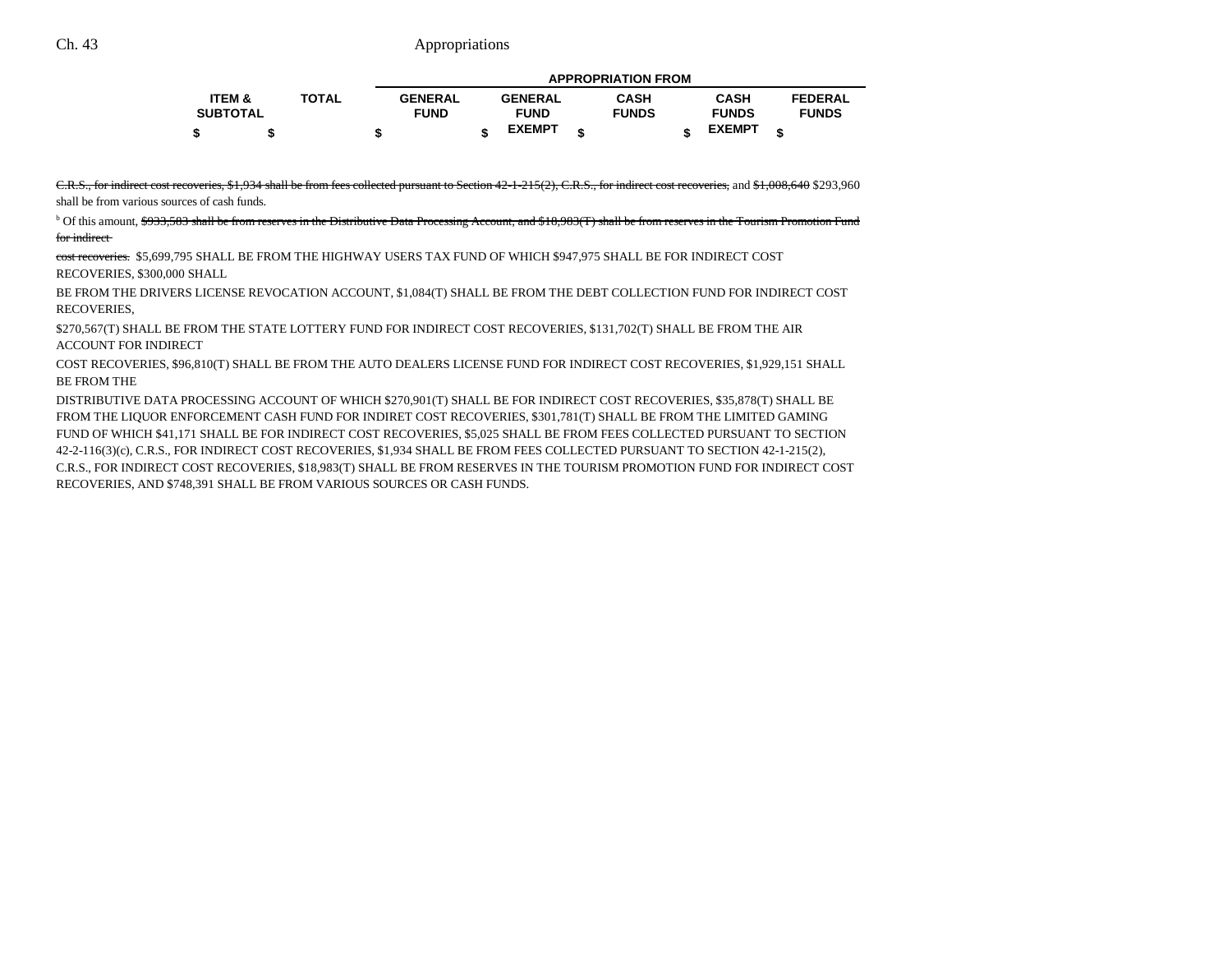#### **(2) INFORMATION AND SUPPORT SERVICES DIVISION 93**

| Program Costs          | 14,719,260            | 10,211,657 | 4,497,382 *            | $10,221$ (T) <sup>b</sup> |
|------------------------|-----------------------|------------|------------------------|---------------------------|
|                        | 14,717,426            | 10,241,893 | $172,666$ <sup>a</sup> | 4,302,867 $^{\rm b}$      |
|                        | $(239.1 \text{ FTE})$ |            |                        |                           |
|                        | $(241.6$ FTE)         |            |                        |                           |
| <b>Travel Expenses</b> | 44,142                | 34,537     | $9,605$ <sup>a</sup>   |                           |
|                        |                       |            |                        | 9,605 <sup>b</sup>        |
|                        |                       | 14,763,402 |                        |                           |
|                        |                       | 14,761,568 |                        |                           |

<sup>a</sup> Of these amounts, \$3,700,648 shall be from the Highway Users Tax Fund, OF THIS AMOUNT, \$93,180 shall be from the Trade Name Registration Fund, \$1,479 shall be from

fees collected pursuant to Section 42-2-116(3)(c), C.R.S., \$16,242 shall be from the Drivers License Revocation Account, \$28,417(T) shall be from the Debt Collection Fund,

\$22,844 shall be from the AIR Account, \$39,752 shall be from the Auto Dealers License Fund, \$379,224 shall be from the Distributive Data Processing Account, \$25,204 shall be

from the Aviation Fund, \$116,955 shall be from the Limited Gaming Fund, \$63,087 shall be from fees collected pursuant to 42-1-215(2) C.R.S., \$5,385 shall be from t<del>he State</del>

Lottery Fund, \$12,517 shall be from the Liquor Enforcement Cash Fund, \$1,088 from the Ozone Protection Fund, and \$925 shall be from the Wood Smoke Reduction Fund.

<sup>b</sup> This amount shall be from reserves in the Tourism Promotion Fund. OF THESE AMOUNTS, \$3,668,578 SHALL BE FROM THE HIGHWAY USERS TAX FUND, \$1,479

SHALL BE FROM FEES COLLECTED PURSUANT TO SECTION 42-2-116(3)(c) C.R.S., \$16,242 SHALL BE FROM THE DRIVERS LICENSE REVOCATION ACCOUNT,

\$28,417(T) SHALL BE FROM THE DEBT COLLECTION FUND, \$22,884 SHALL BE FROM THE AIR ACCOUNT, \$379,224 SHALL BE FROM THE DISTRIBUTIVE DATA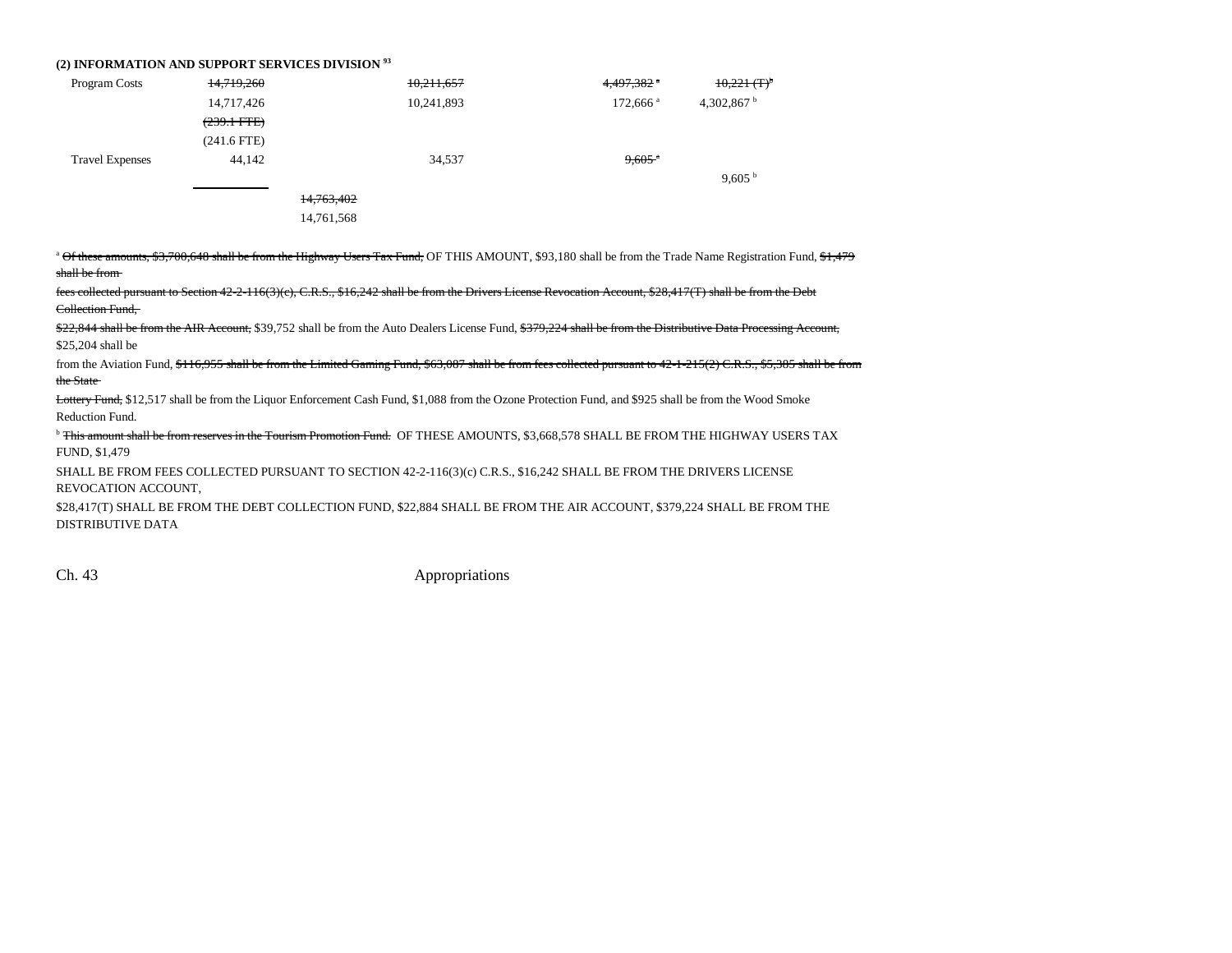|                   |              |                |                | <b>APPROPRIATION FROM</b> |               |                |  |
|-------------------|--------------|----------------|----------------|---------------------------|---------------|----------------|--|
| <b>ITEM &amp;</b> | <b>TOTAL</b> | <b>GENERAL</b> | <b>GENERAL</b> | <b>CASH</b>               | <b>CASH</b>   | <b>FEDERAL</b> |  |
| <b>SUBTOTAL</b>   |              | <b>FUND</b>    | <b>FUND</b>    | <b>FUNDS</b>              | <b>FUNDS</b>  | <b>FUNDS</b>   |  |
|                   |              | œ              | <b>EXEMPT</b>  |                           | <b>EXEMPT</b> |                |  |

PROCESSING ACCOUNT, \$116,955(T) SHALL BE FROM THE LIMITED GAMING FUND, \$63,087 SHALL BE FROM FEES COLLECTED PURSUANT TO SECTION 42-1-215(2) C.R.S., \$5,385 SHALL BE FROM THE STATE LOTTERY FUND, AND \$10,221 (T) SHALL BE FROM RESERVES IN THE TOURISM PROMOTION FUND.

#### **(3) MOTOR VEHICLE DIVISION 93**

| Program Costs          | 12,904,984    | 761,973    | $12,143,011$ <sup>a</sup> |                           |
|------------------------|---------------|------------|---------------------------|---------------------------|
|                        | 12,894,408    | 557,517    | $211,093$ <sup>a</sup>    | $12,125,798$ <sup>b</sup> |
|                        | $(418.8$ FTE) |            |                           |                           |
|                        | $(418.2$ FTE) |            |                           |                           |
| <b>Travel Expenses</b> | 77,222        | 5,689      | $71,533$ <sup>a</sup>     |                           |
|                        |               |            |                           | $71,533$ <sup>b</sup>     |
|                        |               | 12,982,206 |                           |                           |
|                        |               | 12,971,630 |                           |                           |

<sup>a</sup> Of these amounts, \$11,309,008 shall be from the Highway Users Tax Fund, \$226,421 shall be from the Drivers License Revocation Account, \$158,948 shall be

f<del>rom fees</del>

collected pursuant to Section 42-2-116(3)(c), C.R.S., \$259,066 shall be from the Distributive Data Processing Account, \$40,378 OF THIS AMOUNT, \$40,378 shall be from the

Auto Dealers License Fund, \$50,008 shall be from the AIR Account, and \$170,715 shall be from fees, taxes and all other sources of revenue collected by the Department of State.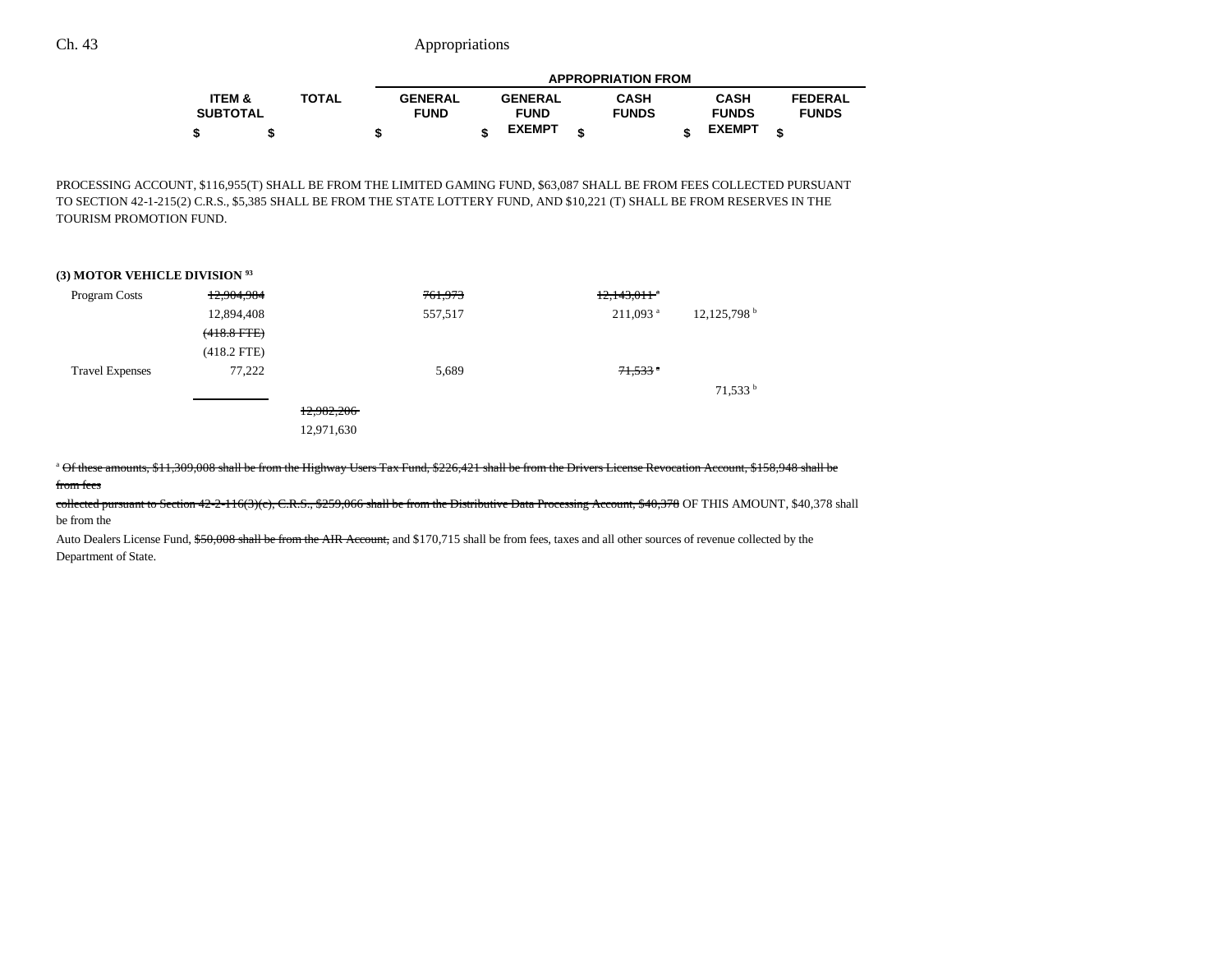b OF THESE AMOUNTS, \$11,502,888 SHALL BE FROM THE HIGHWAY USERS TAX FUND, \$226,421 SHALL BE FROM THE DRIVERS LICENSE REVOCATION ACCOUNT,

\$158,948 SHALL BE FROM FEES COLLECTED PURSUANT TO SECTION 42-2-116(3)(c), C.R.S., \$259,066 SHALL BE FROM THE DISTRIBUTIVE DATA PROCESSING

ACCOUNT, AND \$50,008 SHALL BE FROM THE AIR ACCOUNT.

### **(4) PORTS OF ENTRY DIVISION 93**

| Program Costs            | 4,975,439     |  |
|--------------------------|---------------|--|
|                          | $(131.3$ FTE) |  |
| <b>Travel Expenses</b>   | 57,505        |  |
| Controlled Maintenance - |               |  |
| Fixed and Mobile Ports   | 55,335        |  |
|                          |               |  |

5,088,279 5,088,279 5,088,279 5

5,088,279 a

<sup>a</sup> This amount shall be from the Highway Users Tax Fund.

## **(5) SPECIAL PURPOSE 93**

#### **(A) Vehicle Emissions**

| Program Costs          | 1,324,352    |                          |  |
|------------------------|--------------|--------------------------|--|
|                        | $(25.4$ FTE) |                          |  |
| <b>Travel Expenses</b> | 4,020        |                          |  |
|                        | 1,328,372    | $1,328,372$ <sup>*</sup> |  |
|                        |              | 37,309 $a$               |  |

<sup>a</sup> Of this amount, \$1,291,063 shall be from the AIR Account, and \$37,309 THIS AMOUNT shall be from the Auto Dealers License Fund.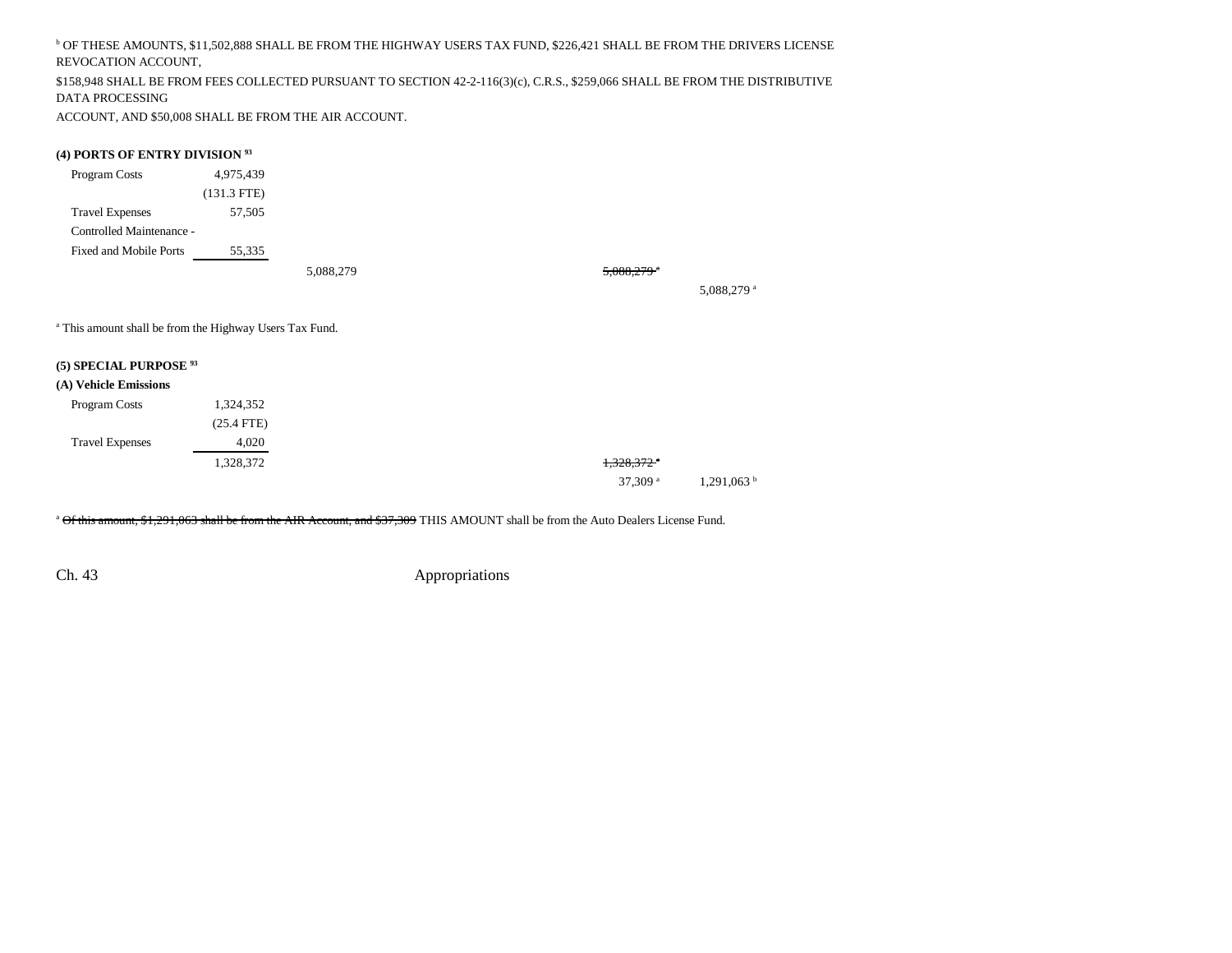|                                                                                                                                                                                                                                                                                                                                                                          |                                      |              |                               |                               | <b>APPROPRIATION FROM</b>   |                             |                                |
|--------------------------------------------------------------------------------------------------------------------------------------------------------------------------------------------------------------------------------------------------------------------------------------------------------------------------------------------------------------------------|--------------------------------------|--------------|-------------------------------|-------------------------------|-----------------------------|-----------------------------|--------------------------------|
|                                                                                                                                                                                                                                                                                                                                                                          | <b>ITEM &amp;</b><br><b>SUBTOTAL</b> | <b>TOTAL</b> | <b>GENERAL</b><br><b>FUND</b> | <b>GENERAL</b><br><b>FUND</b> | <b>CASH</b><br><b>FUNDS</b> | <b>CASH</b><br><b>FUNDS</b> | <b>FEDERAL</b><br><b>FUNDS</b> |
|                                                                                                                                                                                                                                                                                                                                                                          | \$<br>\$                             |              | \$                            | \$<br><b>EXEMPT</b>           | \$<br>\$                    | <b>EXEMPT</b>               | \$                             |
| <sup>b</sup> THIS AMOUNT SHALL BE FROM THE AIR ACCOUNT.                                                                                                                                                                                                                                                                                                                  |                                      |              |                               |                               |                             |                             |                                |
| (B) Motor Vehicle Dealer Licensing Board                                                                                                                                                                                                                                                                                                                                 |                                      |              |                               |                               |                             |                             |                                |
| Program Costs                                                                                                                                                                                                                                                                                                                                                            | 1,155,242                            |              |                               |                               |                             |                             |                                |
|                                                                                                                                                                                                                                                                                                                                                                          | $(24.2$ FTE)                         |              |                               |                               |                             |                             |                                |
| <b>Travel Expenses</b>                                                                                                                                                                                                                                                                                                                                                   | 12,138                               |              |                               |                               |                             |                             |                                |
|                                                                                                                                                                                                                                                                                                                                                                          | 1,167,380                            |              |                               |                               | $1,167,380$ <sup>*</sup>    |                             |                                |
|                                                                                                                                                                                                                                                                                                                                                                          |                                      |              |                               |                               | $1,160,473$ <sup>a</sup>    | 6,907 h                     |                                |
| <sup>a</sup> Of this amount, \$1,160,473 THIS AMOUNT shall be from the Auto Dealers License Fund, \$2,601 shall be from the Distributed Data Processing Account, and<br>$$4,306$ shall be<br>from the AIR Account.<br>FUND.<br><sup>b</sup> OF THIS AMOUNT, \$2,601 SHALL BE FROM THE DISTRIBUTED DATA PROCESSING ACCOUNT, AND \$4,306 SHALL BE FROM THE AIR<br>ACCOUNT. |                                      |              |                               |                               |                             |                             |                                |
| (C) Traffic Safety                                                                                                                                                                                                                                                                                                                                                       |                                      |              |                               |                               |                             |                             |                                |
| Program                                                                                                                                                                                                                                                                                                                                                                  | 100,000                              |              |                               |                               |                             | $100,000$ (T) <sup>a</sup>  |                                |

<sup>a</sup> This amount shall be from federal funds appropriated in the Office of Transportation Safety, Colorado Department of Transportation.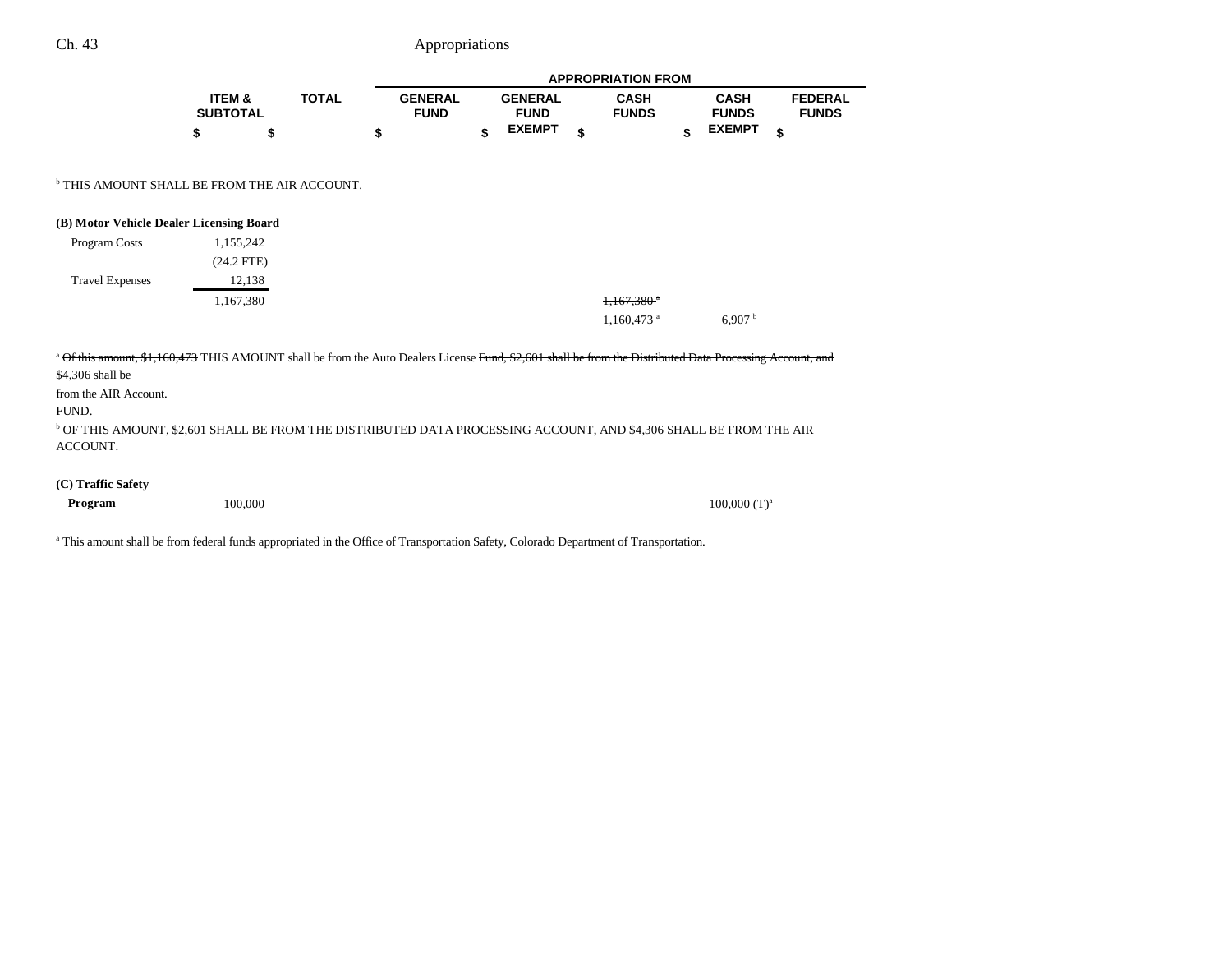#### **(D) Data Processing Services**

| Distributive Data      |              |
|------------------------|--------------|
|                        |              |
| Processing             | 3,112,262    |
|                        | 3,133,680    |
|                        | $(25.5$ FTE) |
| Distributive Data      |              |
| Processing             |              |
| <b>Travel Expenses</b> | 32,229       |
| <b>VOTER</b>           |              |
| <b>REGISTRATION</b>    |              |
| <b>CONSOLIDATION</b>   | 19,801       |
| Titles                 | 1,116,662    |
|                        | $(42.4$ FTE) |
| Titles                 |              |
| <b>Travel Expenses</b> | 3,842        |
|                        | 4,264,995    |
|                        | 4,306,214    |

<sup>a</sup> Of this amount, \$4,239,556 shall be from the Distributive Data Processing Account, \$19,046 shall be from the AIR Account, and \$6,393 THIS AMOUNT shall be from the Auto Dealers License Fund.  $^{\rm b}$  OF THIS AMOUNT, \$4,260,974 SHALL BE FROM THE DISTRIBUTIVE DATA PROCESSING ACCOUNT, \$19,801(T) SHALL BE FROM FEES, TAXES,

AND ALL OTHER

SOURCES OF REVENUE COLLECTED BY THE DEPARTMENT OF STATE, AND \$19,406 SHALL BE FROM THE AIR ACCOUNT.

**(E) Motor Carrier Safety**

| <b>Assistance Program</b> | 325,710 | 325,710 |
|---------------------------|---------|---------|
|                           |         |         |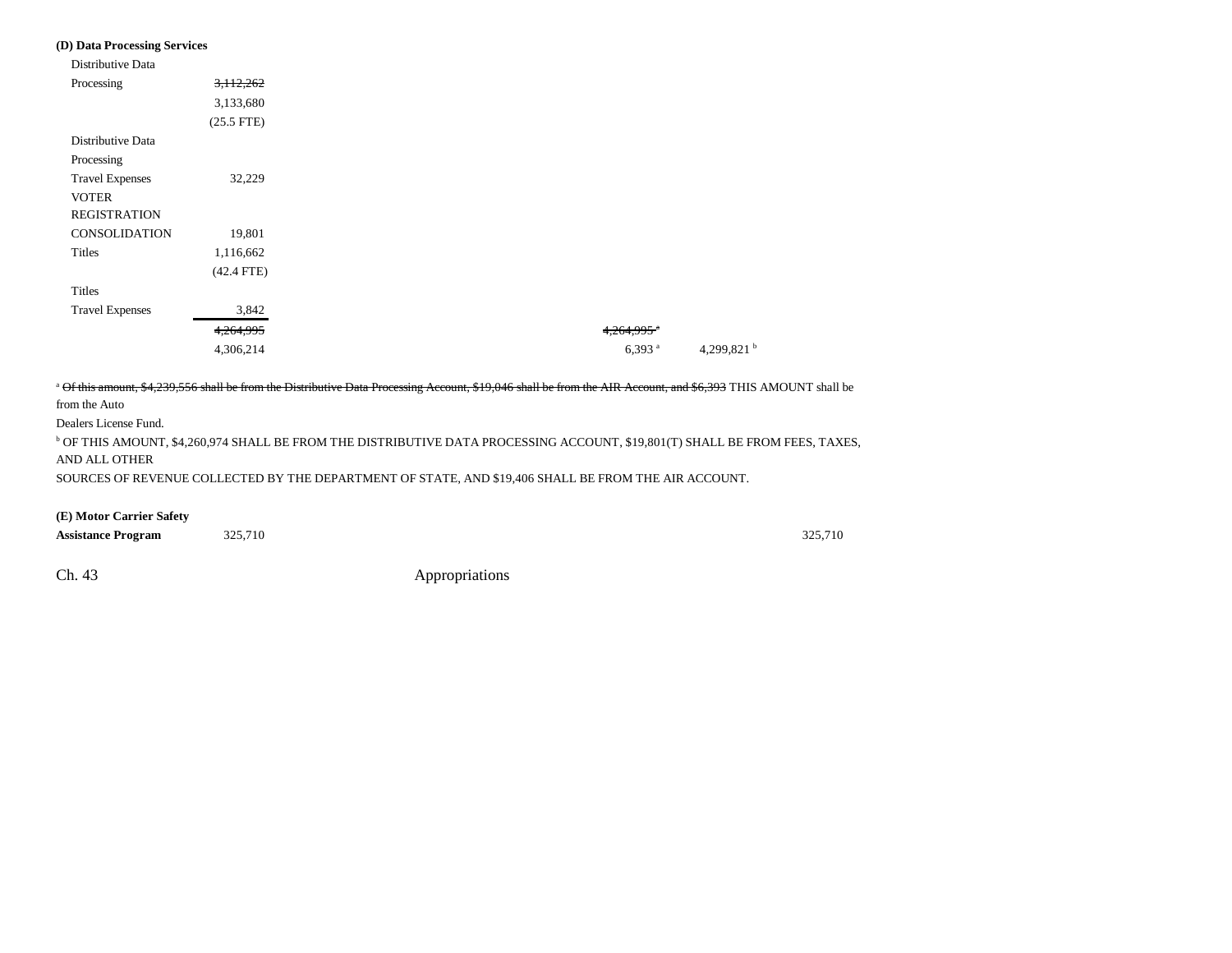|                                                                             |                           |              | <b>APPROPRIATION FROM</b> |                               |    |                               |    |                              |                             |                                |  |  |
|-----------------------------------------------------------------------------|---------------------------|--------------|---------------------------|-------------------------------|----|-------------------------------|----|------------------------------|-----------------------------|--------------------------------|--|--|
|                                                                             | ITEM &<br><b>SUBTOTAL</b> | <b>TOTAL</b> |                           | <b>GENERAL</b><br><b>FUND</b> |    | <b>GENERAL</b><br><b>FUND</b> |    | <b>CASH</b><br><b>FUNDS</b>  | <b>CASH</b><br><b>FUNDS</b> | <b>FEDERAL</b><br><b>FUNDS</b> |  |  |
|                                                                             | \$<br>\$                  |              | \$                        |                               | \$ | <b>EXEMPT</b>                 | \$ | \$                           | <b>EXEMPT</b>               | \$                             |  |  |
|                                                                             |                           |              |                           |                               |    |                               |    |                              |                             | $(12.0$ FTE)                   |  |  |
|                                                                             |                           |              |                           |                               |    |                               |    |                              |                             |                                |  |  |
| (F) Hazardous Materials                                                     |                           |              |                           |                               |    |                               |    |                              |                             |                                |  |  |
| <b>Permitting Program</b>                                                   | 136,881                   |              |                           |                               |    |                               |    | 136,881 <sup>a</sup>         |                             |                                |  |  |
|                                                                             |                           |              |                           |                               |    |                               |    |                              | 136,881 <sup>a</sup>        |                                |  |  |
|                                                                             |                           |              |                           |                               |    |                               |    | $(4.0$ FTE)                  |                             |                                |  |  |
|                                                                             |                           |              |                           |                               |    |                               |    |                              | $(4.0$ FTE)                 |                                |  |  |
| <sup>a</sup> This amount shall be from the Hazardous Materials Safety Fund. |                           |              |                           |                               |    |                               |    |                              |                             |                                |  |  |
| (G) Mineral Audit                                                           |                           |              |                           |                               |    |                               |    |                              |                             |                                |  |  |
| Program                                                                     | 563,834                   |              |                           |                               |    |                               |    | $18,534$ (T)<br>$\mathbf{a}$ | $24,788$ $(T)^{b}$          | $520{,}512$ $^{\circ}$         |  |  |
|                                                                             |                           |              |                           |                               |    |                               |    |                              | 43,322 $(T)^a$              |                                |  |  |
|                                                                             | $(10.0$ FTE)              |              |                           |                               |    |                               |    |                              |                             |                                |  |  |

<sup>a</sup> Of this amount, \$16,526 \$41,314 shall be from the State Land Board Administrative Fund, and \$2,008 shall be from the Oil and Gas Conservation Fund.

\* This amount shall be from the State Land Board Administrative Fund and is derived from property sales.

 $\degree$  Included in this amount is \$62,856 in indirect cost recoveries.

**(H) Cigarette Tax**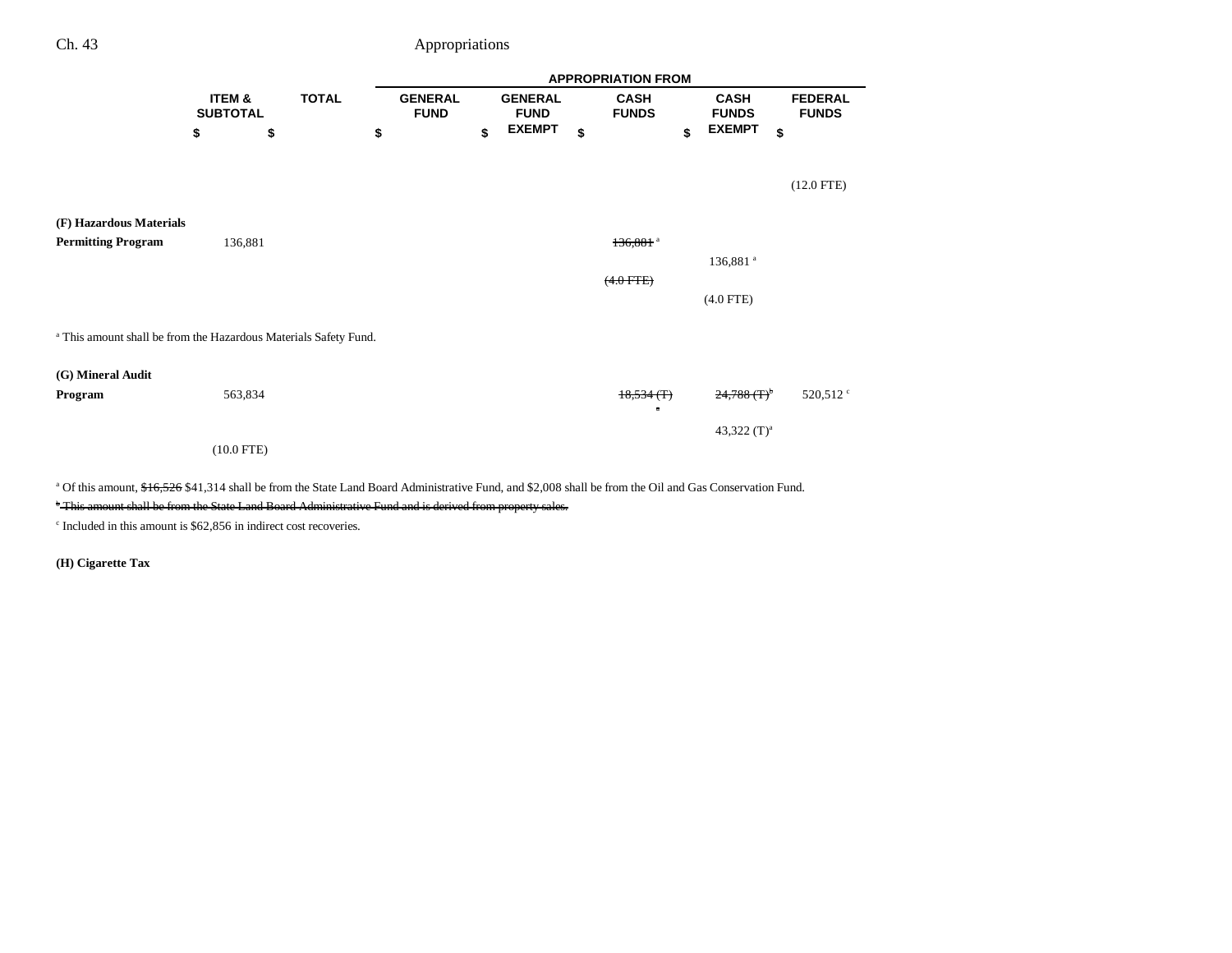| Rebate                                                                                                                                                                                                                                                                                                                                                                                                                                                                                                                         | 16,100,000                                                                                | $16,100,000$ <sup>a</sup>                                                                                                                                                                                                                                                                                                                      |                                             |         |  |  |  |  |
|--------------------------------------------------------------------------------------------------------------------------------------------------------------------------------------------------------------------------------------------------------------------------------------------------------------------------------------------------------------------------------------------------------------------------------------------------------------------------------------------------------------------------------|-------------------------------------------------------------------------------------------|------------------------------------------------------------------------------------------------------------------------------------------------------------------------------------------------------------------------------------------------------------------------------------------------------------------------------------------------|---------------------------------------------|---------|--|--|--|--|
|                                                                                                                                                                                                                                                                                                                                                                                                                                                                                                                                | General Fund appropriations as set forth in Section 24-75-201.1, C.R.S.                   | a For purposes of complying with the limitation on state fiscal year spending imposed by Article X, Section 20 of the State Constitution these moneys are included for<br>informational purposes as they are continuously appropriated by a permanent statute or constitutional provision and, therefore, are not subject to the limitation of |                                             |         |  |  |  |  |
| (I) Old Age Heat and Fuel and                                                                                                                                                                                                                                                                                                                                                                                                                                                                                                  |                                                                                           |                                                                                                                                                                                                                                                                                                                                                |                                             |         |  |  |  |  |
| <b>Property Tax Assistance</b>                                                                                                                                                                                                                                                                                                                                                                                                                                                                                                 |                                                                                           |                                                                                                                                                                                                                                                                                                                                                |                                             |         |  |  |  |  |
| Grant                                                                                                                                                                                                                                                                                                                                                                                                                                                                                                                          | 14,000,000                                                                                | 14,000,000 <sup>a</sup>                                                                                                                                                                                                                                                                                                                        |                                             |         |  |  |  |  |
| <sup>a</sup> For purposes of complying with the limitation on state fiscal year spending imposed by Article X, Section 20 of the State Constitution these moneys are included for<br>informational purposes as they are continuously appropriated by a permanent statute or constitutional provision and, therefore, are not subject to the limitation of<br>General Fund appropriations as set forth in Section 24-75-201.1, C.R.S.<br><del>(J) Tourism Fund</del><br><b>Administration</b><br>57,024<br><del>(1.3 FTE)</del> |                                                                                           |                                                                                                                                                                                                                                                                                                                                                |                                             |         |  |  |  |  |
| (K) Indirect Cost<br><b>Assessment</b>                                                                                                                                                                                                                                                                                                                                                                                                                                                                                         | <sup>*</sup> This amount shall be from reserves in the Tourism Promotion Fund.<br>391,393 |                                                                                                                                                                                                                                                                                                                                                | 391.393 <sup>*</sup><br>77.952 <sup>a</sup> | 313,441 |  |  |  |  |
|                                                                                                                                                                                                                                                                                                                                                                                                                                                                                                                                |                                                                                           |                                                                                                                                                                                                                                                                                                                                                |                                             |         |  |  |  |  |
| \$96,544 shall be                                                                                                                                                                                                                                                                                                                                                                                                                                                                                                              |                                                                                           | <sup>a</sup> Of this amount, THIS AMOUNT \$216,897 shall be from the Distributive Data Processing Account, \$77,952 shall be from the Auto Dealers License Fund, and                                                                                                                                                                           |                                             |         |  |  |  |  |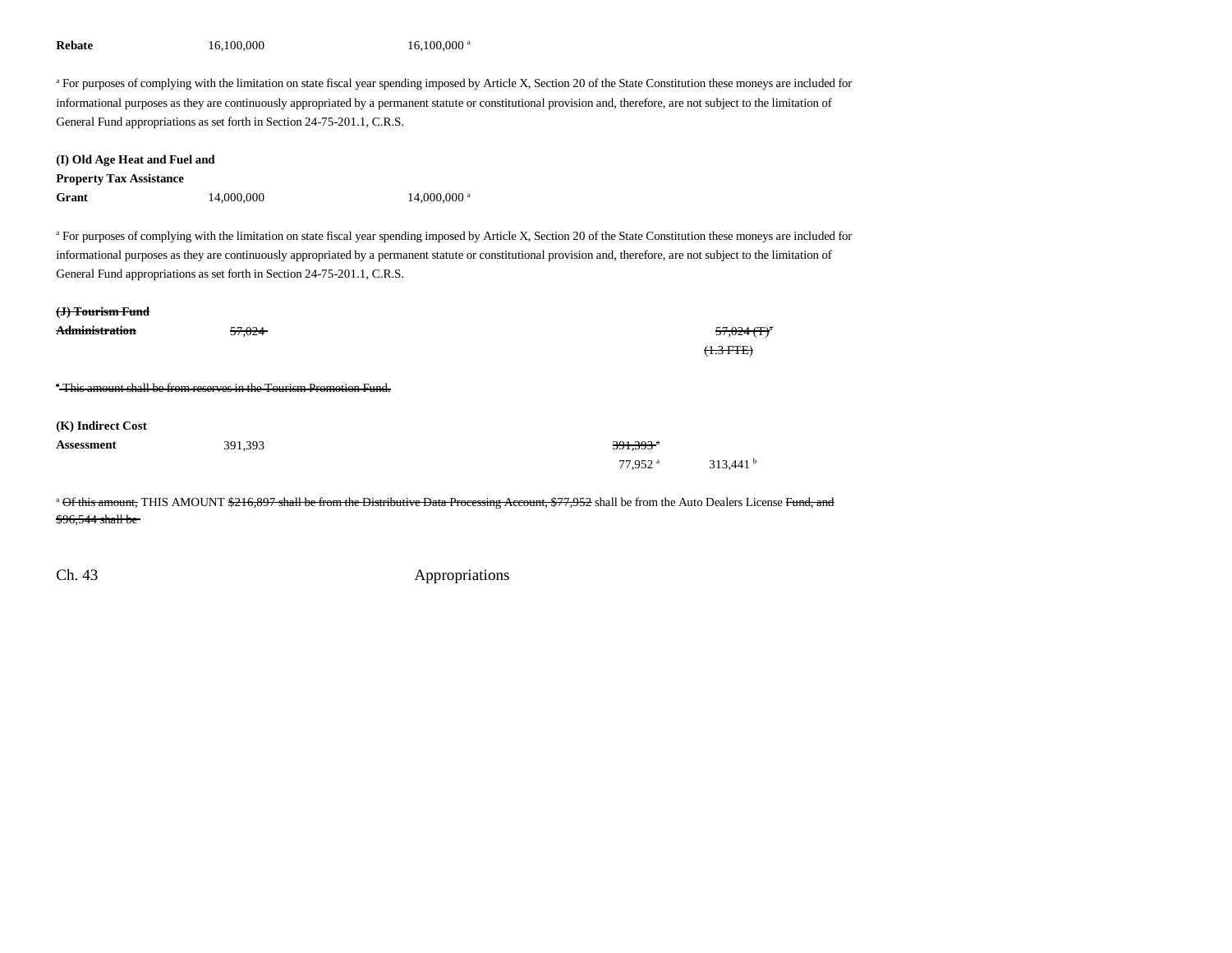|                   |              |                | <b>APPROPRIATION FROM</b> |                |  |              |  |               |                |  |
|-------------------|--------------|----------------|---------------------------|----------------|--|--------------|--|---------------|----------------|--|
| <b>ITEM &amp;</b> | <b>TOTAL</b> | <b>GENERAL</b> |                           | <b>GENERAL</b> |  | <b>CASH</b>  |  | <b>CASH</b>   | <b>FEDERAL</b> |  |
| <b>SUBTOTAL</b>   |              | <b>FUND</b>    |                           | <b>FUND</b>    |  | <b>FUNDS</b> |  | <b>FUNDS</b>  | <b>FUNDS</b>   |  |
|                   |              |                |                           | <b>EXEMPT</b>  |  |              |  | <b>EXEMPT</b> |                |  |

#### from the AIR Account.

FUND.

b OF THIS AMOUNT, \$216,897 SHALL BE FROM THE DISTRIBUTIVE DATA PROCESSING ACCOUNT, AND \$96,544 SHALL BE FROM THE AIR ACCOUNT.

## **(L) Reinvestment**

| Reserve <sup>96</sup> | 250.000<br>230.000 |        | $250,000$ (T) <sup>a</sup> |                      |
|-----------------------|--------------------|--------|----------------------------|----------------------|
|                       | 217,076            | 90,989 | $6.000$ a                  | 120.087 <sup>b</sup> |

### <sup>\*</sup> This amount shall be from savings identified within the Department.

a THIS AMOUNT SHALL BE FROM THE LIQUOR ENFORCEMENT CASH FUND.

 $^{\rm b}$  OF THIS AMOUNT, \$94,187 SHALL BE FROM THE HIGHWAY USERS TAX FUND, AND \$25,900 SHALL BE FROM THE DISTRIBUTIVE DATA PROCESSING ACCOUNT.

#### **(M) DESERT STORM**

**TAX CHECKOFF**100,000 100,000 a

a THIS AMOUNT SHALL BE FROM DONATIONS TO THE DESERT STORM ACTIVE DUTY MILITARY FUND.

**(N) COLORADO MUNICIPAL**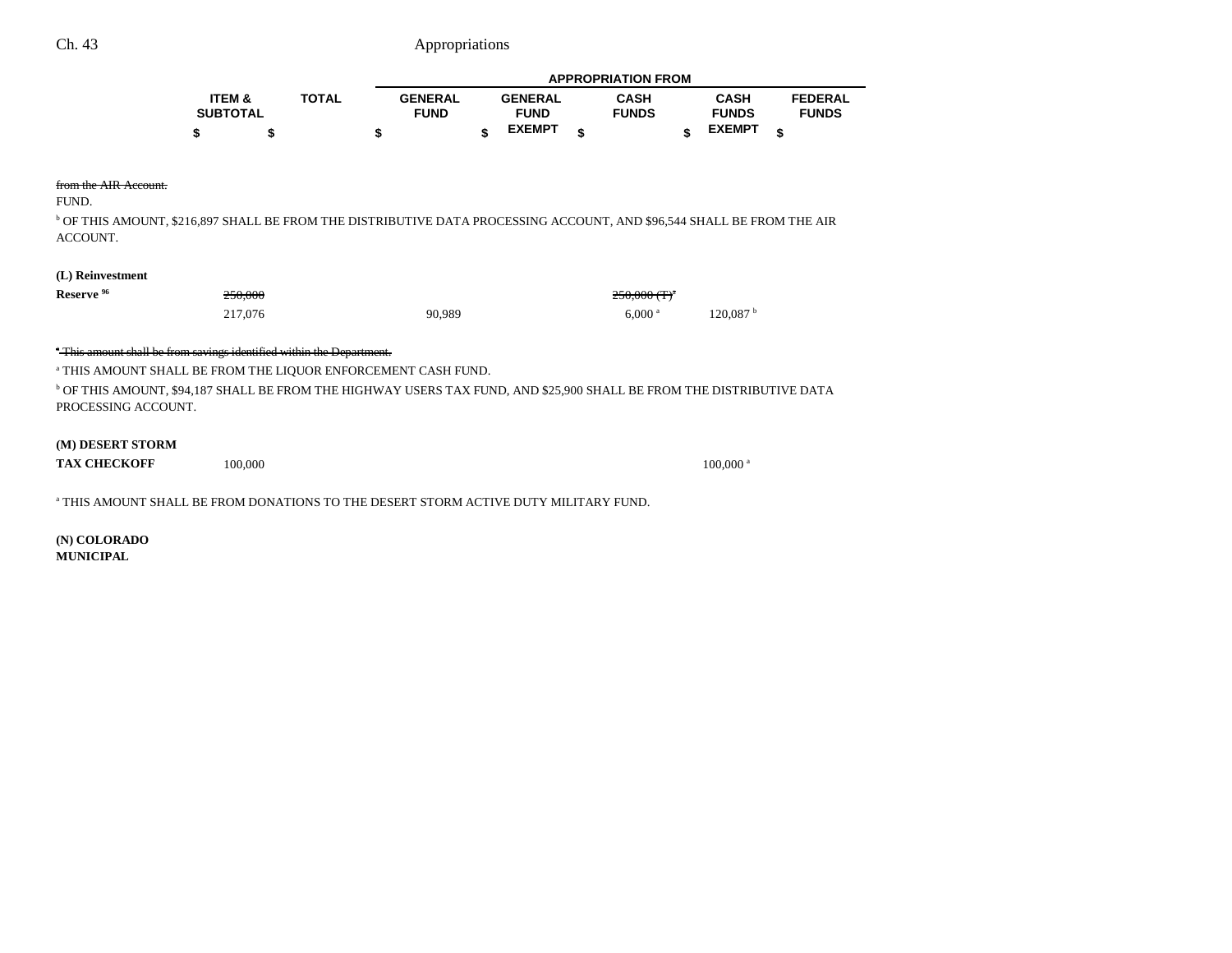#### **LEAGUE COMPUTERLIST** 10,378 10,378 a

a THIS AMOUNT SHALL BE FROM THE COLORADO MUNICIPAL LEAGUE.

| <del>38,685,589</del> |  |
|-----------------------|--|
| 38,747,238            |  |

## **(6) TAXATION AND COMPLIANCE DIVISION 93**

| Program Costs          | 10,077,742    | 9,414,109  | $539,296$ <sup>a</sup> | $124,337$ $(T)^5$     |
|------------------------|---------------|------------|------------------------|-----------------------|
|                        | 10,060,568    | 9,410,646  |                        | 649,922 <sup>a</sup>  |
|                        | $(213.2$ FTE) |            |                        |                       |
|                        | $(212.2$ FTE) |            |                        |                       |
| <b>Travel Expenses</b> | 177,716       | 164.299    | $13,417$ <sup>*</sup>  |                       |
|                        |               |            |                        | $13,417$ <sup>a</sup> |
|                        |               | 10,255,458 |                        |                       |
|                        |               | 10,238,284 |                        |                       |
|                        |               |            |                        |                       |

<sup>a</sup> Of these amounts, \$481,017 \$476,146 shall be from the Highway Users Tax Fund, \$62,856(T) shall be from Mineral Audit Program indirect cost recoveries, and \$8,840 shall

be from the State Lottery Fund. \$124,337(T) SHALL BE FROM RESERVES IN THE TOURISM PROMOTION FUND.

b This amount shall be from reserves in the Tourism Promotion Fund.

# **(7) TAXPAYER SERVICE DIVISION 93**

| Program Costs | <del>3,418,025</del>  | 2.850.135 | $542.043$ <sup>a</sup> | $25,847$ (T) <sup>b</sup> |
|---------------|-----------------------|-----------|------------------------|---------------------------|
|               | 3.410.728             | 2,844,907 | $223.268$ <sup>a</sup> | 342.553 <sup>b</sup>      |
|               | <del>(90.6 FTE)</del> |           |                        |                           |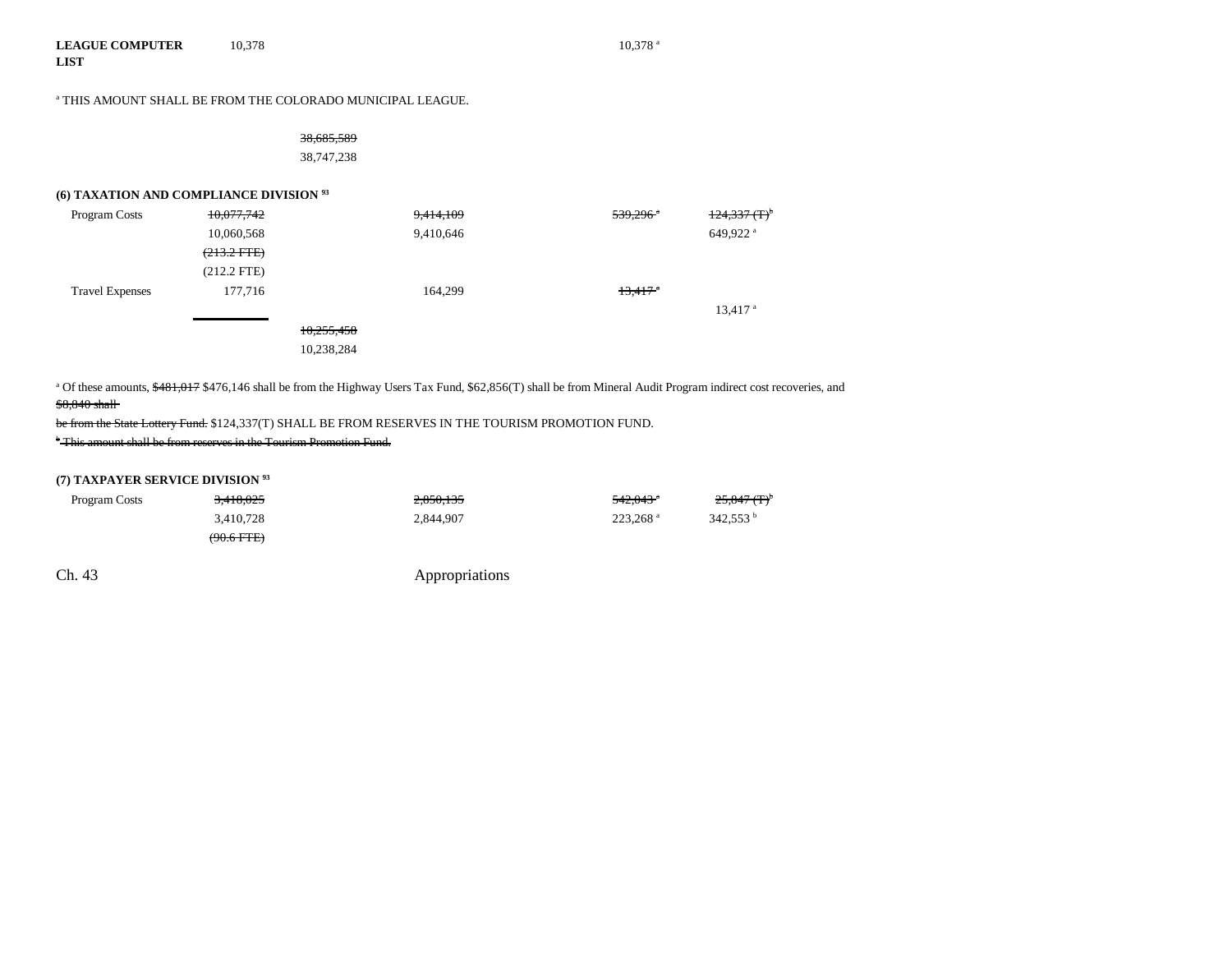|                        | <b>ITEM &amp;</b><br><b>SUBTOTAL</b> |              | <b>TOTAL</b> | <b>GENERAL</b><br><b>FUND</b> | <b>GENERAL</b><br><b>FUND</b> | <b>CASH</b><br><b>FUNDS</b> |    | <b>CASH</b><br><b>FUNDS</b> |    | <b>FEDERAL</b><br><b>FUNDS</b> |
|------------------------|--------------------------------------|--------------|--------------|-------------------------------|-------------------------------|-----------------------------|----|-----------------------------|----|--------------------------------|
|                        | \$                                   | \$           |              | \$                            | \$<br><b>EXEMPT</b>           | \$                          | \$ | <b>EXEMPT</b>               | \$ |                                |
|                        |                                      | $(90.2$ FTE) |              |                               |                               |                             |    |                             |    |                                |
| <b>Travel Expenses</b> |                                      | 18,464       |              | 17,333                        |                               | $1,131$ <sup>a</sup>        |    |                             |    |                                |
|                        |                                      |              | 3,436,489    |                               |                               |                             |    |                             |    |                                |
|                        |                                      |              | 3,429,192    |                               |                               |                             |    |                             |    |                                |

<sup>a</sup> Of these amounts, \$295,992 shall be from the Highway Users Tax Fund, \$174,090 shall be from the Trade Name Registration Fund, AND \$20,161(T) shall be from the Debt

Collection Fund, \$50,309 shall be from the Aviation Fund, and \$2,622 shall be from the Limited Gaming Fund. FUND.

b This amount shall be from reserves in the Tourism Promotion Fund.

b OF THIS AMOUNT, \$293,923 SHALL BE FROM THE HIGHWAY USERS TAX FUND, \$20,161(T) SHALL BE FROM THE DEBT COLLECTION FUND, \$25,847(T) SHALL BE

FROM RESERVES IN THE TOURISM PROMOTION FUND, AND \$2,622(T) SHALL BE FROM THE LIMITED GAMING FUND.

## **(8) LIQUOR ENFORCEMENT DIVISION 93**

| Personal Services and     |           |             |                        |                          |
|---------------------------|-----------|-------------|------------------------|--------------------------|
| <b>Operating Expenses</b> | 1,008,339 | 412,321     | $596,018$ <sup>a</sup> |                          |
|                           |           |             | 589,181 <sup>a</sup>   | $6,837$ (T) <sup>b</sup> |
|                           |           | $(9.5$ FTE) | $(11.0$ FTE)           |                          |
| <b>Travel Expenses</b>    | 21,136    | 8,147       | 12.989 <sup>a</sup>    |                          |
| <b>Indirect Cost</b>      |           |             |                        |                          |
| Assessment                | 35,878    |             | 35,878 <sup>a</sup>    |                          |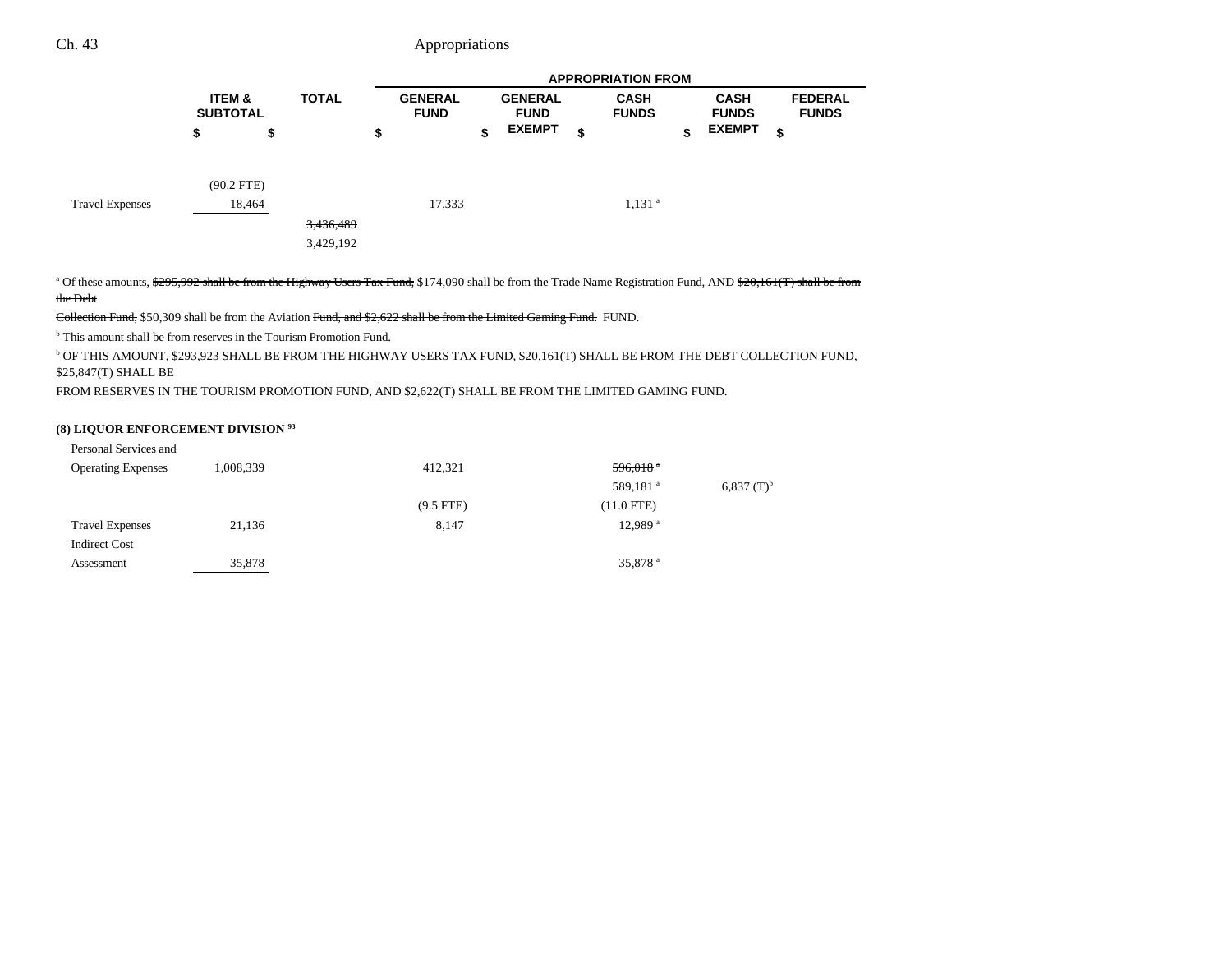## <sup>a</sup> Of these amounts, \$638,048 THESE AMOUNTS shall be from the Liquor Enforcement Cash Fund, and \$6,837 shall be from the Limited Gaming Fund.

b THIS AMOUNT SHALL BE FROM THE LIMITED GAMING FUND.

## **(9) STATE LOTTERY DIVISION 93**

| <b>Fixed Costs</b>                                | 7,163,154                |             |  |                          |                          |
|---------------------------------------------------|--------------------------|-------------|--|--------------------------|--------------------------|
|                                                   | $(115.0$ FTE)            |             |  |                          |                          |
| <b>Instant Ticket</b><br>Dispensers <sup>97</sup> | 104,384                  |             |  |                          |                          |
| <b>Travel Expenses</b>                            | 119,291                  |             |  |                          |                          |
| <b>Leased Space</b>                               | 357,387                  |             |  |                          |                          |
| <b>Grand Junction Office</b>                      |                          |             |  |                          |                          |
| <b>Building Leased Space</b>                      | 4,933                    |             |  |                          |                          |
| <b>Indirect Cost</b>                              |                          |             |  |                          |                          |
| Assessment                                        | 268,615                  |             |  |                          |                          |
|                                                   | 274,000                  |             |  |                          |                          |
| Marketing and                                     |                          |             |  |                          |                          |
| Communications                                    | 8,647,032                |             |  |                          |                          |
| Vendor Fees                                       | $9,036,160$ <sup>a</sup> |             |  |                          |                          |
| Prizes                                            | 139,743,680 <sup>a</sup> |             |  |                          |                          |
| <b>Retailer Compensation</b>                      | 15,350,400 <sup>a</sup>  |             |  |                          |                          |
| <b>Ticket Costs</b>                               | 2,133,160                |             |  |                          |                          |
|                                                   | 3,269,570                |             |  |                          |                          |
|                                                   |                          | 182,928,196 |  | 182,928,196 <sup>+</sup> |                          |
|                                                   |                          | 184,069,991 |  |                          | 184,069,991 <sup>b</sup> |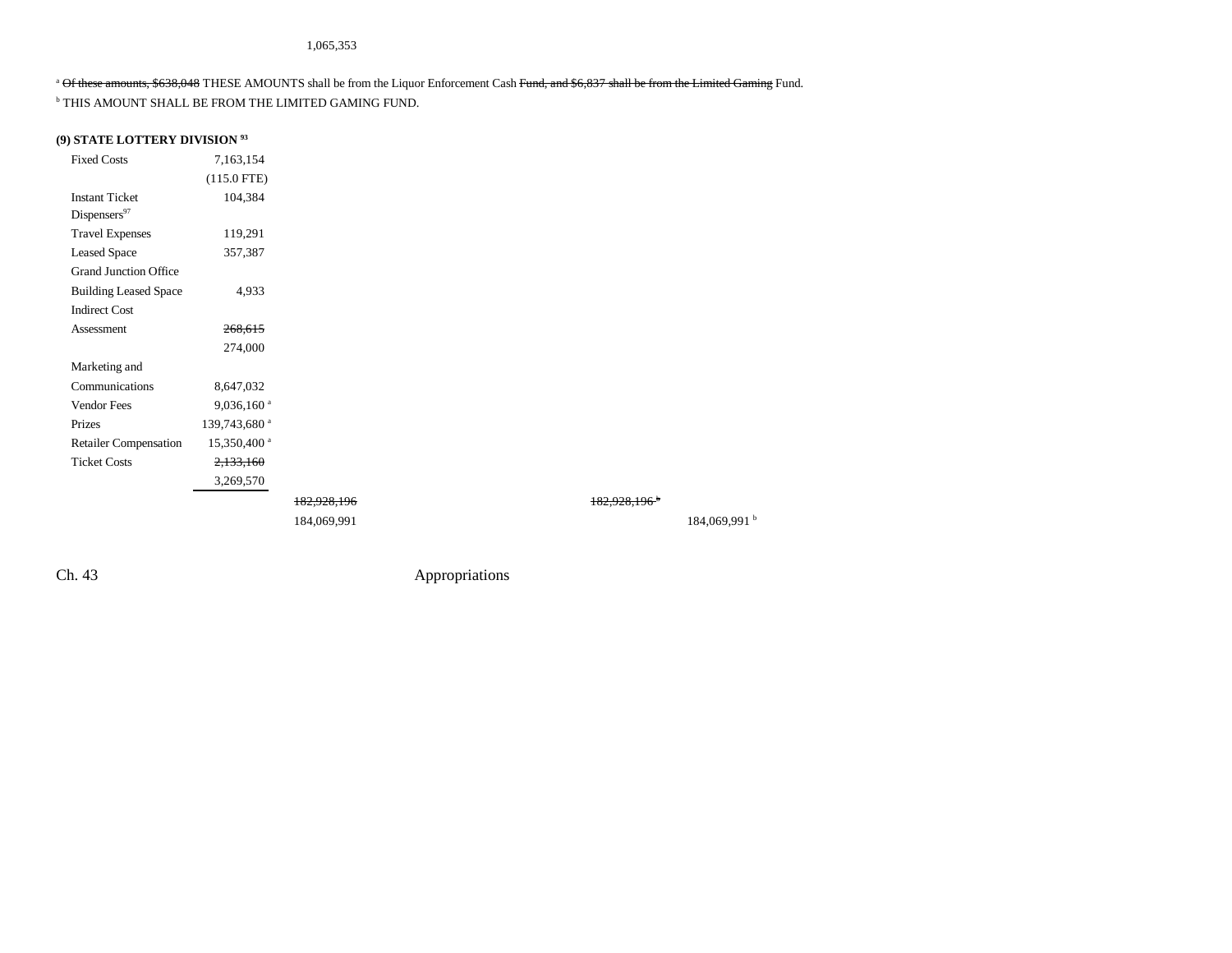|                 |              | <b>APPROPRIATION FROM</b> |  |                |  |              |  |               |                |  |
|-----------------|--------------|---------------------------|--|----------------|--|--------------|--|---------------|----------------|--|
| ITEM &          | <b>TOTAL</b> | <b>GENERAL</b>            |  | <b>GENERAL</b> |  | <b>CASH</b>  |  | <b>CASH</b>   | <b>FEDERAL</b> |  |
| <b>SUBTOTAL</b> |              | <b>FUND</b>               |  | <b>FUND</b>    |  | <b>FUNDS</b> |  | <b>FUNDS</b>  | <b>FUNDS</b>   |  |
|                 |              |                           |  | <b>EXEMPT</b>  |  |              |  | <b>EXEMPT</b> |                |  |

<sup>a</sup> For purposes of complying with the limitation on state fiscal year spending imposed by Article X, Section 20 of the State Constitution these moneys are included for informational purposes as they are continuously appropriated by a permanent statute or constitutional provision, or pursuant to written agreement. <sup>b</sup> Of this amount, \$182,922,307 \$184,064,102 shall be from the State Lottery Fund, and \$5,889(T) shall be from the Limited Gaming Fund.

# **(10) LIMITED GAMING DIVISION 93, 98, 98a**

| Program Costs | <del>11.724.957</del> | <del>11,724,957</del> *   |
|---------------|-----------------------|---------------------------|
|               | 12.496.167            | $12.496.167$ <sup>a</sup> |
|               |                       | $(63.0$ FTE)              |

<sup>a</sup> This amount shall be from the Limited Gaming Fund. For purposes of complying with the limitation on state fiscal year spending imposed by Article X, Section 20 of

the State Constitution these moneys are included for informational purposes as they are continuously appropriated by a permanent statute or constitutional provision.

## **(11) DIVISION OF RACING EVENTS 93**

| <b>Personal Services</b>   | 344,380     |  |  |  |  |
|----------------------------|-------------|--|--|--|--|
|                            | $(8.0$ FTE) |  |  |  |  |
| <b>Operating Expenses</b>  | 132.866     |  |  |  |  |
| <b>Travel Expenses</b>     | 4,703       |  |  |  |  |
| <b>Laboratory Services</b> | 360,631     |  |  |  |  |
| <b>Commission Meeting</b>  |             |  |  |  |  |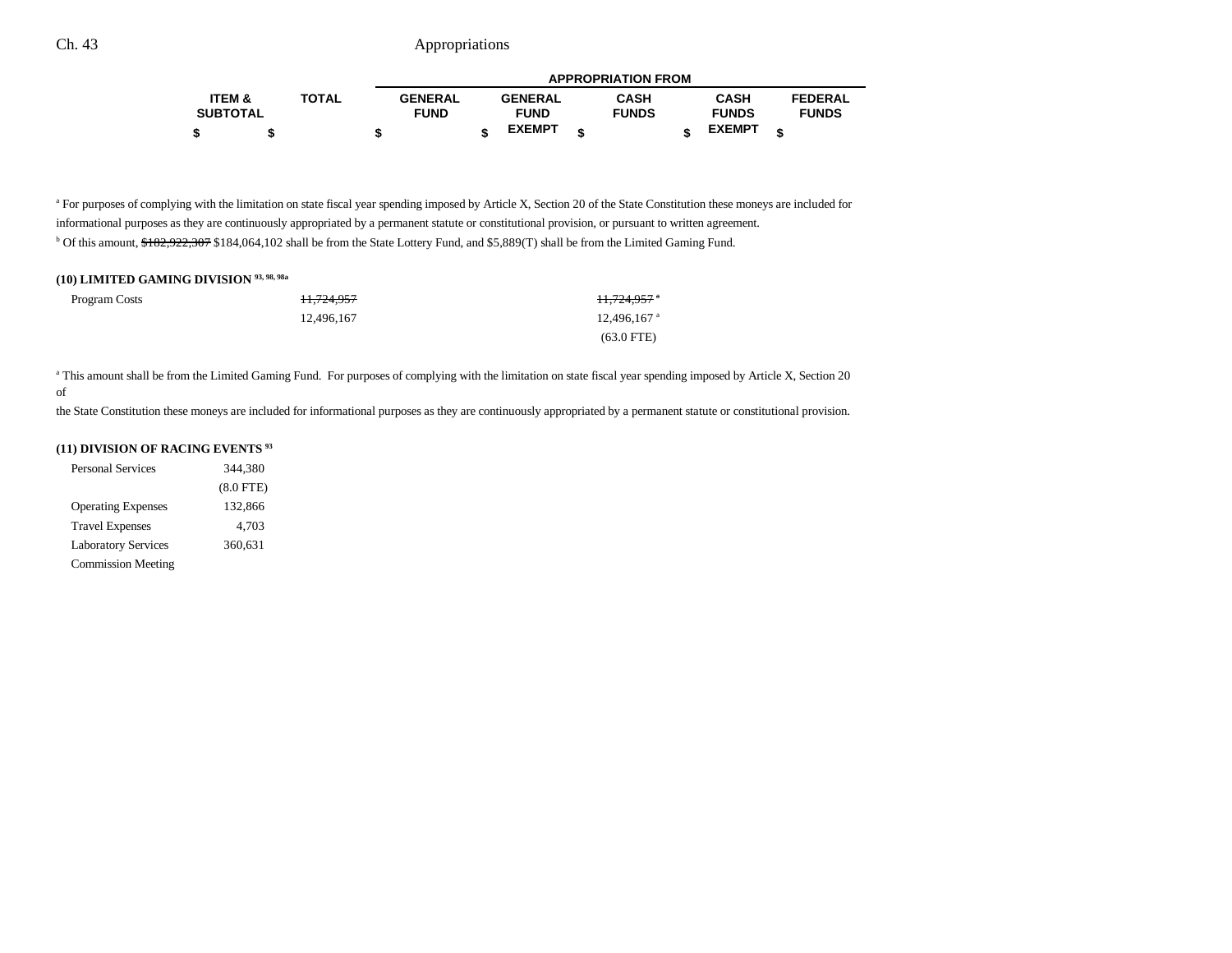| Costs                    | 7,315     |                      |                    |  |
|--------------------------|-----------|----------------------|--------------------|--|
| <b>Commission Travel</b> | 2,850     |                      |                    |  |
| Racetrack                |           |                      |                    |  |
| Applications             | 25,000    |                      |                    |  |
| <b>Horse Racing Days</b> | 223,922   |                      |                    |  |
| Greyhound Race           |           |                      |                    |  |
| Programs                 | 1,069,226 |                      |                    |  |
| Simulcasting             | 245,818   |                      |                    |  |
| Purses and Breeders      | a         |                      |                    |  |
| Awards                   | 810,000   |                      |                    |  |
| <b>FAIR CIRCUIT RACE</b> | 11,943    |                      |                    |  |
| <b>DAYS</b>              |           |                      |                    |  |
|                          |           | <del>3.226.711</del> | 2,391,711          |  |
|                          |           | $2.220$ $CFA$        | $2.402 \times 7.4$ |  |

835,000 b

3,238,654 2,403,654

<sup>a</sup> For purposes of complying with the limitation on state fiscal year spending imposed by Article X, Section 20 of the State Constitution these moneys are included for informational purposes as they are continuously appropriated by a permanent statute or constitutional provision.

<sup>b</sup> Of this amount, \$25,000 shall be from racetrack applications and \$810,000 shall be from racing tax revenues for the Supplemental Purses and Breeders Awards program.

# **TOTALS PART XIX**

| (REVENUE) | \$296,705,107 | $$59.195.842$ <sup>*</sup> | 0.025200000<br>3233.308.200 | $$1.294.783$ <sup>*</sup> | \$846,222 |
|-----------|---------------|----------------------------|-----------------------------|---------------------------|-----------|
|           | \$298,521,404 | $$58.845.016$ <sup>a</sup> | $$16.196.741$ b             | \$222.633.425             |           |

a Of this amount, \$30,100,000, is included as information for purposes of complying with the limitation on state fiscal year spending imposed by Article X, Section 20 of the State Constitution. As this amount is continuously appropriated by a permanent statute or constitutional provision it is not subject to the limitation of General Fund Appropriations as set forth in Section 24-75-201.1, C.R.S.